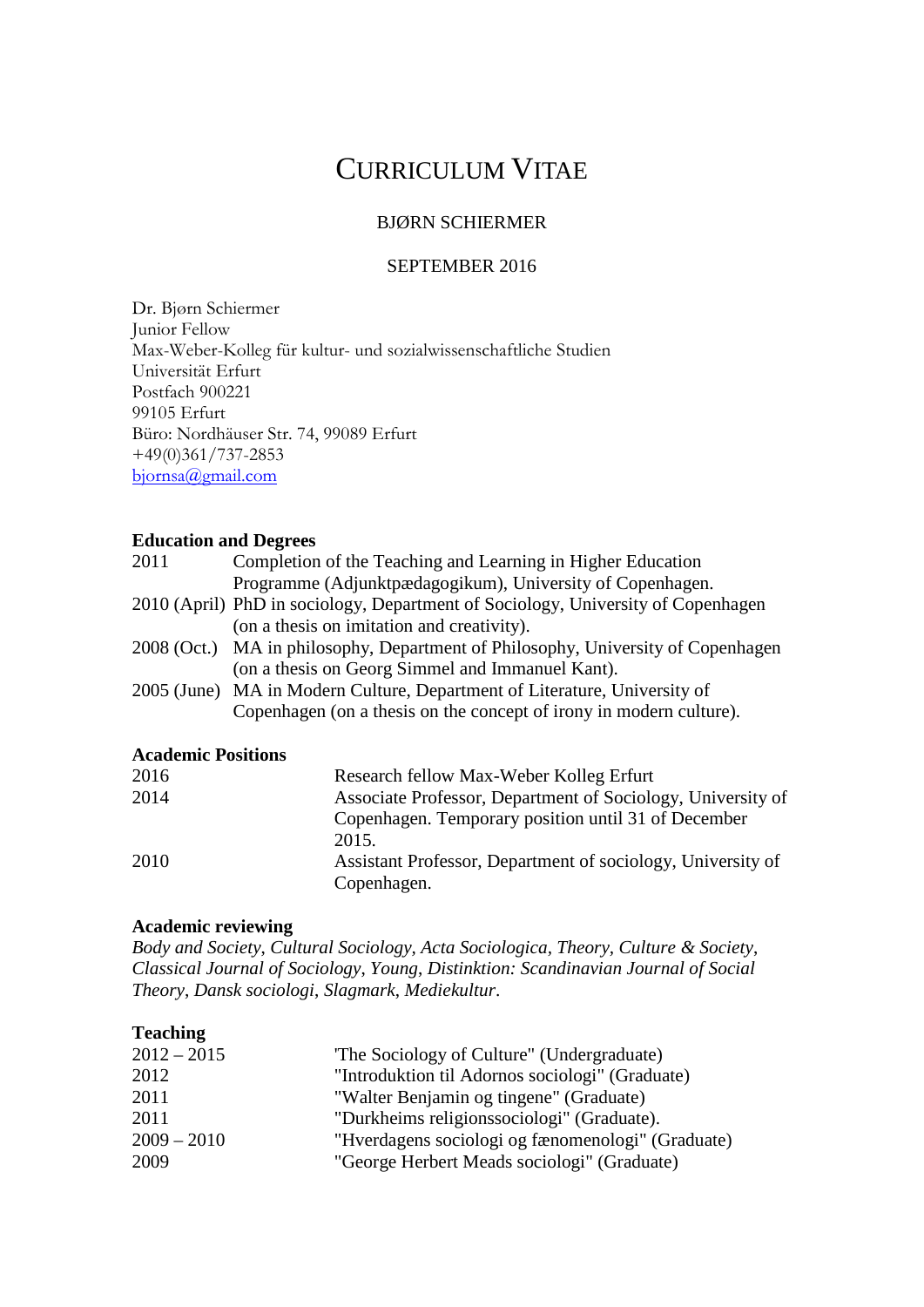| $2008 - 2009$ | "The Culture and Sociology of Fashion" (Both undergratuate) |
|---------------|-------------------------------------------------------------|
|               | and graduate level)                                         |
| $2006 - 2009$ | "Sociologi og kunst" (Both undergraduate and graduate       |
|               | level)                                                      |

# **Formal didactical and pedagogical education**

I have absolved the course at the Assistant Professor Teacher Training Program, University of Copenhagen, 2010-2011.

### **Funding ID (>Eur 50.000)**

2009: Postdoc research grant, 2 years, The Danish Council for Independent Research. 2010: Postdoc research grant, 1 year, Carlsberg Foundation 2012: Postdoc research grant, 1 year, Carlsberg Foundation (2016: Research Grant Max Weber-Kolleg, University of Erfurt, 2 years. (2017-2021): Fellowship Grant, Department of Sociology, Oslo University, 4 years.

### **Awards and Honors**

Sasakawa Foundation, The Royal Danish Society of the Sciences (Julie von Müllen grant), The Royal Danish Society of the Sciences (Cayx Grant)

#### **Research management experience**

| 2015      | Co-director of Centre for Social Theory, Department of Sociology, |
|-----------|-------------------------------------------------------------------|
|           | University of Copenhagen (Together with M. Carleheden)            |
| 2014-2015 | Editor of Kulturteori. København: Reitzels forlag (forth coming)  |
| 2013      | Editor of <i>Fænomenologi</i> . København: Reitzels Forlag        |
| 2011-2015 | Organizer of the monthly research seminar at the Department of    |
|           | Sociology, University of Copenhagen                               |
| $2007 -$  | Co-founder of the research group on culture at the Department of  |
|           | Sociology, University of Copenhagen.                              |

#### **International Fellowships**

| 2013-14 | Visiting Fellow, British Centre for Durkheim Studies in Oxford (one |
|---------|---------------------------------------------------------------------|
|         | semester)                                                           |
| 2009    | Visiting Fellow (PhD), Max-Weber-Kolleg in Erfurt, Germany (one     |
|         | semester)                                                           |
| 2008    | Visiting Fellow (Phd), Centre d'Etudes sur l'Actuel et le quetidien |
|         | (CEAQ), Paris Sorbonne (one semester)                               |
| 2016    | Research fellowship at Max Weber-Kolleg Erfurt (two semesters).     |
|         |                                                                     |

# **Popular dissemination (International)**

BBC 4 'Thinking Allowed' (England) (18. of June 2014), The independent (England) (18 Sept. 2014), ReporteIndigo (Spain) (10. of July 2014), Universitas (Norway) (12. of November 2014), Fremtida. No (Norway) (14. Of November 2014), LA22 B-Side Barcelona (Spain), (16. of December 2014), Magyar Tudomány (Hungary) (February 2015), CINC: La Ciencia es Noticia (Spain) (30. Of May 2015), El Expectador (Spain) (31. Of May 2015), Writ Large (USA) (vol. 4, Spring 2015), Wikipedia (British version, entry: 'Hipster (Contemporary subculture)'.